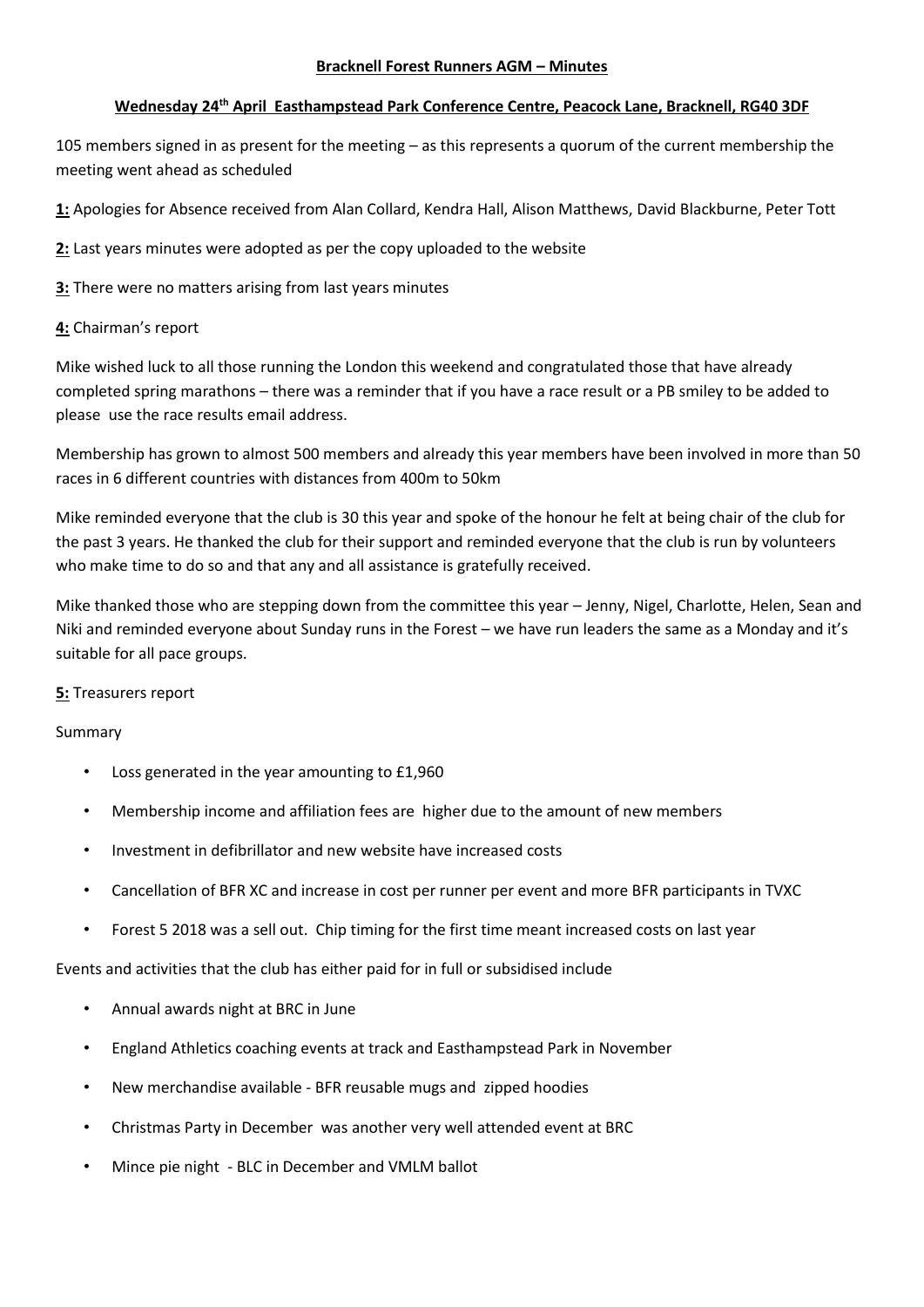Helen thanked Angela for her time to audit the accounts and also thanked all those members who have volunteered at various events as we received donations from London Marathon, Ride London, The Big Half, The Westminster Mile and Bracknell Half in return for these efforts

Copies of the full accounts are available on request by emailing treasurer@bracknell-forest-runners.org.uk

**6:** Angela Thorpe offered to Audit the accounts for next year

**7:** Membership Subscriptions Increase

Mike proposed on behalf of the committee an increase in membership costs

Our overall costs have increased and the club has invested money this year. An AED, coaching, parking on Monday nights, a new website and an increased cost for TVXC of £3 per runner per event were specifically mentioned.

The cancellation of our TVXC event for reasons beyond our control this year highlighted the need to ensure that we keep a rainy day/contingency fund so we can continue to fund coaching, XC, Monday night parking, purchase coaching equipment and underwrite kit purchases.

£15 of all fees goes directly to EA for affiliation for every member and any price increases that have been levied in recent years have been to cover increases in EA fees only not to benefit the club

With the above in mind it was proposed to increase the annual membership renewal to £30 (New members £45) for First Claim and £20 for second claim (New second claim members £30)

By comparison other local clubs charge the following: Reading £32, Finch £27 (Ex EA fees) Windle £27 and the proposed £30 per year equates to just £2:50 per month

There were no objections from the floor to the rise in fees so the proposal was passed

**8:** Proposed amendments and additions to the constitution – each of the below proposed amendments were individually voted by show of hands from the attending members. As per the current constitution only those that were supported by a majority vote of members present were passed – as they were proposed more than 4 weeks prior to the AGM any motions that were passed apply immediately

#### **From Nicki Aitken**

Request that Bracknell Forest Runners sign up and show support to the RunEqual Pledge with motion as per below: "This club believes that women and men should have equality of competition opportunities and experiences. With this principle in mind this club shall:

Ensure our own events offer equal race distances, age categories, prizes and status for women and men.

In the events we compete where competitions are not equal, the club will proactively advocate and vote for equal race distances\*\*, age categories, prizes and status for women and men.

\*\*NB - When this means event distances will change, it is for the event organiser to decide what that distance should be based on their knowledge of their event and logistics. We support their decision as long as the main principle of equality is upheld.

Specific examples of where we will advocate and vote for change include but not exclusive to, competition where veteran age categories are different for women and men e.g V35 for women and V40 for men such as TVXC League races, Bracknell 1/2, Wokingham 1/2, Tadley Road Races, Yateley 10km Road Series."

### **After discussion and clarity on some points, this motion was passed with a total of 99 votes in favour**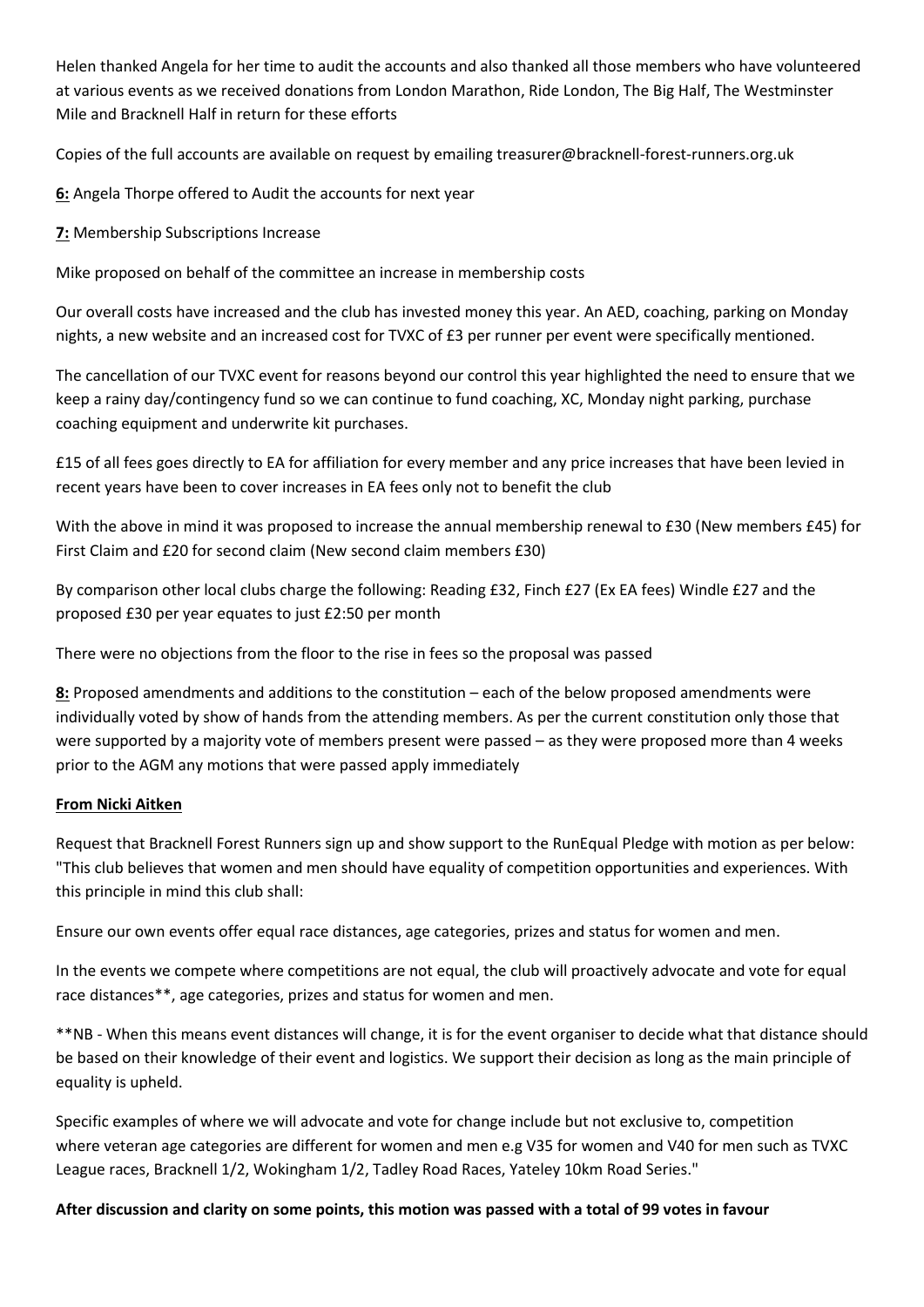As an aside to this point Alan Faubel offered to look into the coding on the TVXC website to see if would be possible to equal the number of male and female scorers in each team.

### **From the Current Committee**

a) Raise the minimum age for membership from 16 to 18 – reasons for this are additional requirements and legislation levied by EA in relating to the safeguarding of children. We do not currently have any members aged 16 or 17.

# **After discussion and clarity on some points, this motion was passed with a total of 98 votes in favour**

- b) In place of 'Ex officio members' the remaining 5 places on the committee to have clearly defined roles the holders of each of these roles will then be able to create their own sub committees within the wider membership to manage their projects as they see fit
	- 1. Social Media Coordinator (Facebook, Instagram, Twitter, Wordpress)
	- 2. Volunteer Coordinator
	- 3. Kit Coordinator
	- 4. Social Events Coordinator
	- 5. Website & Results coordinator

# **After discussion and clarity on some points, this motion was passed with a total of 102 votes in favour**

c) Coaching Coordinator to become a role that is decided by the coaching team and not necessarily a committee member – the reasons for this are that the coaching team is growing outside of the committee

# **After discussion an amendment was agreed that the role would be decided by the committee and not the coaching team this motion was passed with a total of 103 votes in favour**

d) Welfare Officer to become a role outside of the committee to be held by two individuals (One Male and one Female) on a voluntary basis with no fixed term to serve to allow club members a line of communication outside of the committee for welfare concerns should they need it.

**After discussion it was agreed that the role of Welfare Office would remain as it is (combined with the Secretary role) and in the next 3-6 month the committee would work further on proposed changes to the welfare role that the wider club can discuss further with a view to calling an EGM for the club to vote on the motion again once amended. It was agreed that the Welfare role should be moved out of the committee but further information and guidelines needed to be provided before the club could make an informed decision on the best way to move forward – this motion was passed as per the amendments with a total of 100 votes in favour**

- e) Disciplinary and appeals process
	- 1. Any official complaint regarding the conduct of a club member should be submitted in writing to the Club Secretary or Welfare Officer. The Secretary/Welfare Officer will notify the committee of the complaint and they will meet for an initial discussion within 14 days of a complaint being lodged in writing. From this point the committee will agree a course of action.
	- 2. In all cases, the committee reserves to the right to take appropriate disciplinary action including but not limited to, immediate suspension of the member or members involved from all club activities and the termination of membership
	- 3. The outcome of a disciplinary action will be notified in writing to the person who lodged the complaint and the member against whom the complaint was made within 7 days of the committee's decision
	- 4. The right of appeal for disciplinary action will be available to the member in question for a maximum period of 14 days from notification. Any appeal must be made in writing to the club secretary and will be considered by the committee within 14 days of the receipt of the written appeal.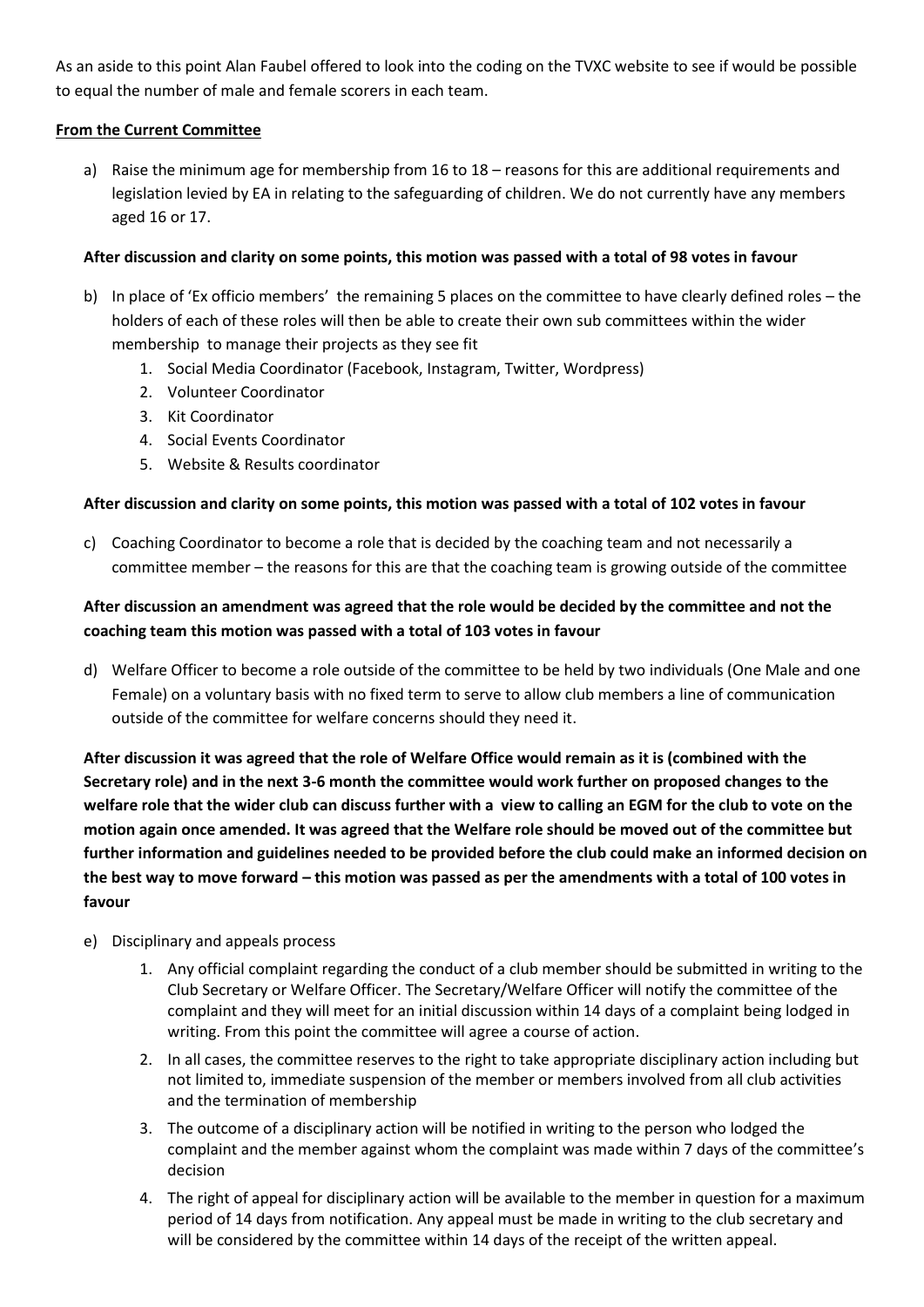5. In the event of a disciplinary situation the committee also reserves the right to engage a panel of three independent members who will have access to all the information available regarding the situation for the purpose of offering advice to the committee in making a decision in relation to that particular case.

# **After discussion an amendment was agreed that any person or persons involved in a disciplinary situation would have the right to be accompanied by an independent observer to any meetings or discussions, this motion was passed with a total of 101 votes in favour**

f) All members of the club are subject to the laws relating to GDPR and anyone who has access to personal information that relates to any other member is specifically bound by the laws relating to GDPR – failure to comply with these laws and any abuse of any personal information that any member of the club or committee may be privy to, will result in immediate and total suspension from all club activities pending disciplinary action.

# **After discussion and clarity on some points, this motion was passed with a total of 105 votes in favour**

g) At the committee's discretion if an issue is raised that results in it being of a nature where the committee are obligated to refer it or are aware it has been referred to an outside body, such as but not limited to England Athletics, they reserve the right to inform club members if deemed necessary in order to ensure provision of the necessary duty of care to all members.

# **After discussion and clarity on some points, this motion was passed with a total of 105 votes in favour**

h) Committee members should confirm their intention to either stand again or step down at least 4 weeks prior to the AGM to the Club Secretary who will make this information known to the wider club in a timely manner.

# **After discussion and clarity on some points, this motion was passed with a total of 102 votes in favour**

i) Members who wish to stand for a committee role must make their intentions know to the Club Secretary in writing at least 14 days prior to the AGM

**After discussion and clarity on some points, this motion had equal numbers of yes and no votes – an amendment was then proposed that if not enough members had put themselves forward to create a full committee as per the constitution then members would still be free to stand after the 14 notice period has passed right up to an including the night of the AGM. This amended motion was then passed with a total of 100 votes in favour**

- j) For an EGM to be called
	- 1. The number in support of the proposal must represent 5% of the total club membership this total membership number can be obtained at any time by contacting the membership@ email alias
	- 2. At the time of requesting an EGM the member must provide full written details of the motion or motions that attendees of the EGM will be asked to vote upon. This document must be addressed to the Club Secretary and must be signed by all members in support of the EGM. The member requesting the EGM and the members supporting it must consider that the motion/s require such urgent attention that they cannot wait until the next scheduled AGM to raise them

### **After discussion and clarity on some points, this motion was passed with a total of 100 votes in favour**

9: Election of the committee for the coming year – Julian Fairley requested to be removed from the list of ex officious who had put themselves forward for this year as he would prefer to concentrate on Coaching

Committee election:

• Chair – Gary Farrell was elected unopposed